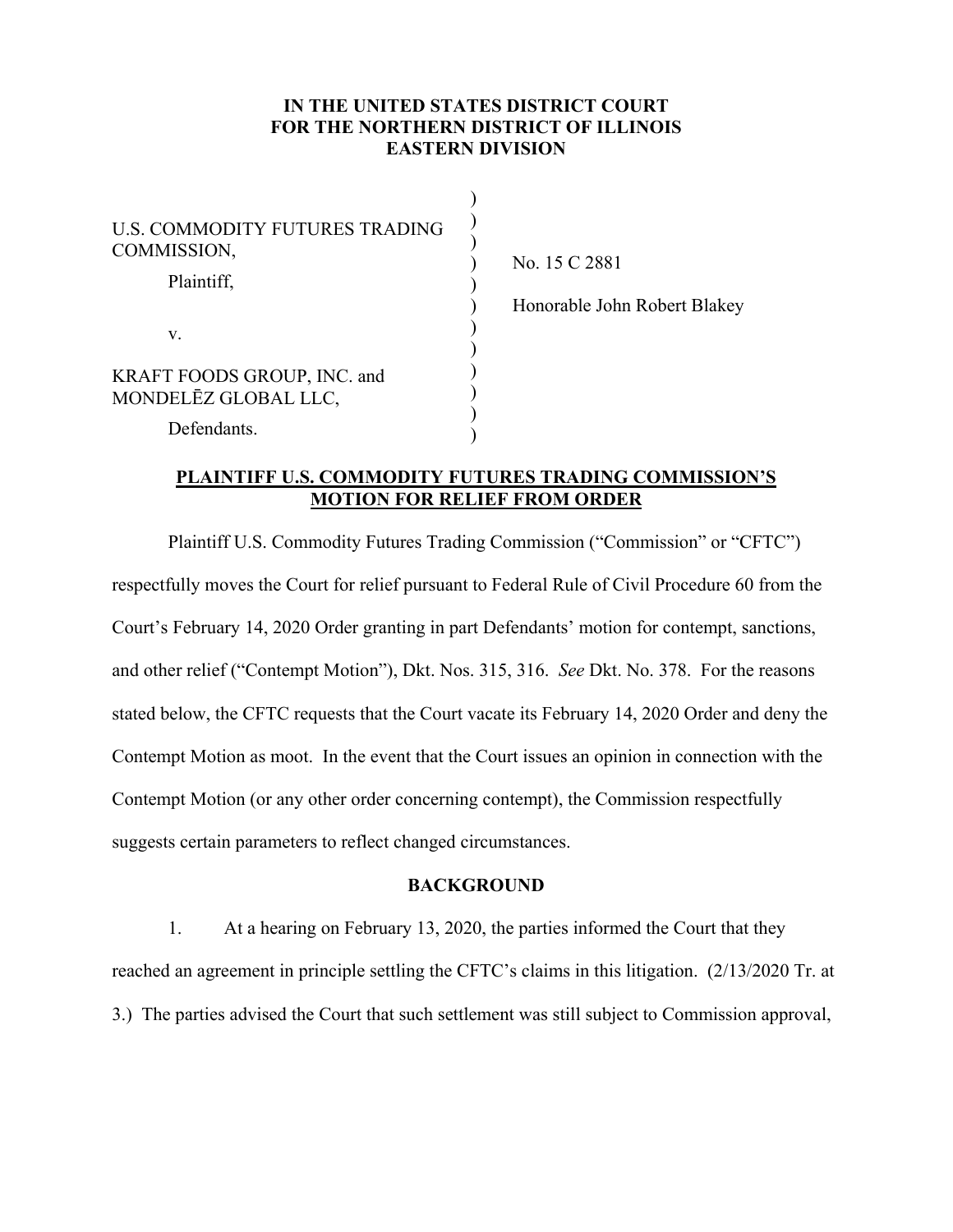among other things, and that the parties would seek settlement by Court order. (2/13/2020 Tr. at 3, 5.)

2. At the same hearing, counsel for Defendants represented to the Court that Defendants had agreed, contingent on the Court entering the settlement, to withdraw the Contempt Motion. (2/13/2020 Tr. at 4-5.) The Court invited the parties to submit proposed language for settlement for the Court to review, and noted that the Contempt Motion remained pending. (2/13/2020 Tr. at 5, 7.)

3. On February 14, 2020, the Court entered an order granting the Contempt Motion in part, and stating that the Court will issue findings of fact and conclusions of law by separate order. Dkt. No. 378. That separate order remains pending.

4. On February 28, 2020, the parties submitted to the Court a revised proposed "Consent Order" for the Court's review that would resolve all claims in this action. The Consent Order states that Defendants agree, in the event that the CFTC appeals any order of contempt in this case, Defendants "will take no position as to the appropriateness of any relief ordered by the District Court." Defendants reserved the right to contest any factual assertions the CFTC might make.

5. On March 4, 2020, Defendants filed their motion to withdraw the Contempt Motion ("Motion to Withdraw"). Dkt. No. 382.

6. On March 5, 2020, the Court held another status hearing to discuss the terms of the proposed Consent Order. The Court had a number of questions about the proposed Consent Order's language concerning the possibility of appeal. The Court also noted that the Motion to Withdraw was in substance a request to vacate the February 14, 2020 Order. The Court again indicated that its findings of fact and conclusions of law would be forthcoming. (3/5/2020 Tr.)

2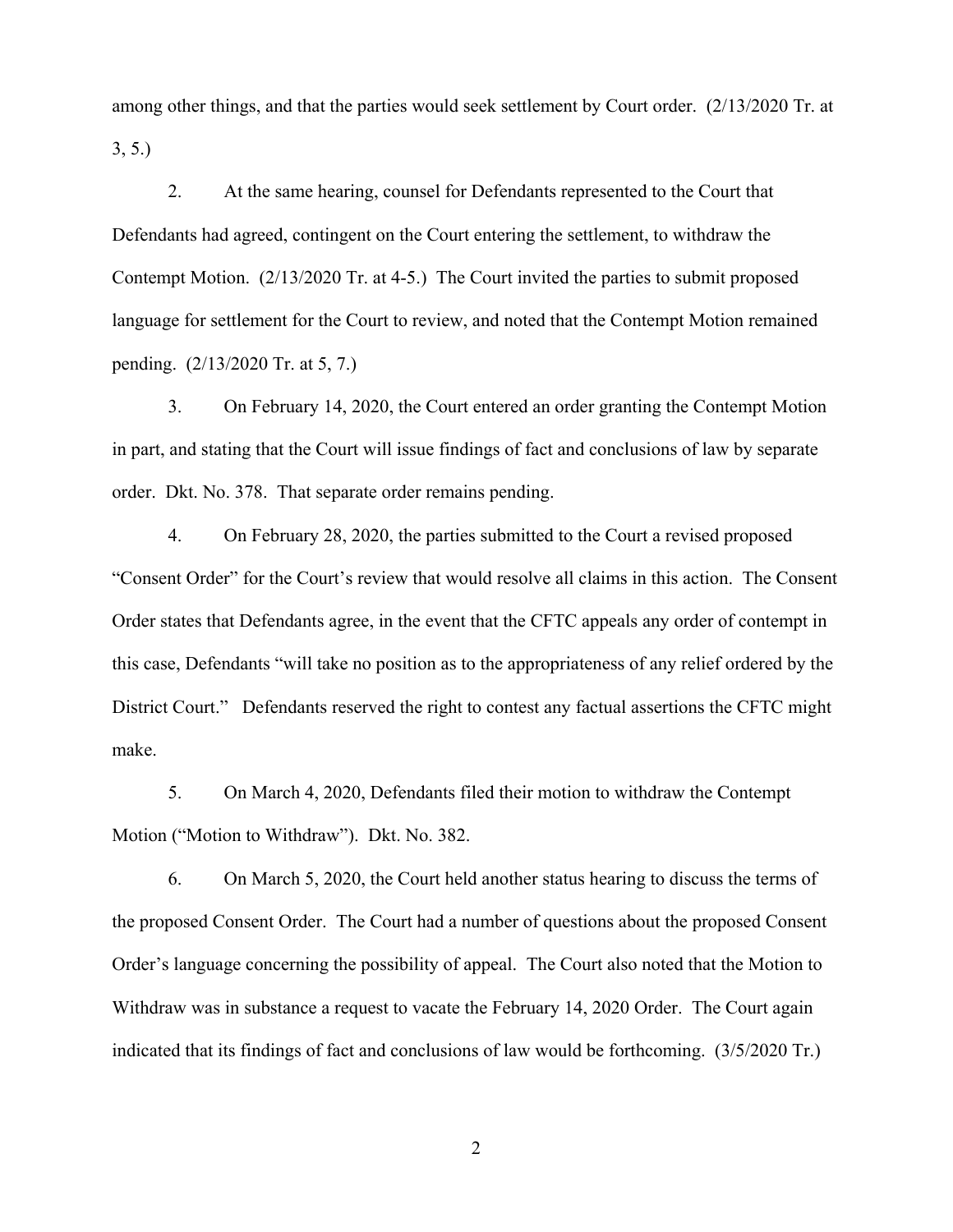#### **ARGUMENT**

1. Federal Rule of Civil Procedure 60(b) permits the Court, on motion, to relieve a party from an order for "any [] reason that justifies relief." Fed. R. Civ. P. 60(b)(6). The rule confers upon the Court equitable powers to do justice, and "should be liberally construed when substantial justice will thus be served." *McGraw v. Barnhart*, 450 F.3d 493, 505 (10th Cir. 2006) (internal quotation marks and citation omitted). In reviewing the equities of relief under Rule 60(b), courts in this Circuit have considered, among other factors, the public interest and judicial economy in terms of limiting the expenditure of both the courts' and the parties' resources. Judicial economy and the public interest weigh in favor of vacating an order where vacatur will prevent the continued expenditure of judicial and litigant resources. *See Stryker Spine, a Div. of Howmedica Osteonics Corp. v. Spine Grp. of Wis., LLC*, 320 F. Supp. 3d 985, 991 (E.D. Wis. 2018) ("weigh[ing] the judicial economy factor in favor of vacatur" because "[t]o deny the vacatur and to expend further court resources in deciding the pending motion for new trial solely because the court already has expended a good deal of effort would be the equivalent of throwing good money after bad, both for the court and for the parties"); *Lundsten v. Creative Cmty. Living Servs., Inc.*, No. 13-C-108, 2016 WL 111431, at \*1 (E.D. Wis. Jan. 11, 2016) (finding "public's interest in preserving judicial resources favors vacatur" of judgment because settlement reached by parties "would conserve judicial resources by obviating the need for further appellate proceedings"); *Quad Cities Waterkeeper Inc. v. Ballegeer*, No. 4:12-cv-04075, 2018 WL 10435263, at \*2 (C.D. Ill. Oct. 2, 2018) (considering conservation of judicial resources in evaluating Rule 60(b)(6) motion to vacate orders).

2. In this case, the public interest and judicial economy strongly favor vacating the February 14, 2020 Order, and not otherwise holding the Commission in contempt. Resolving the

3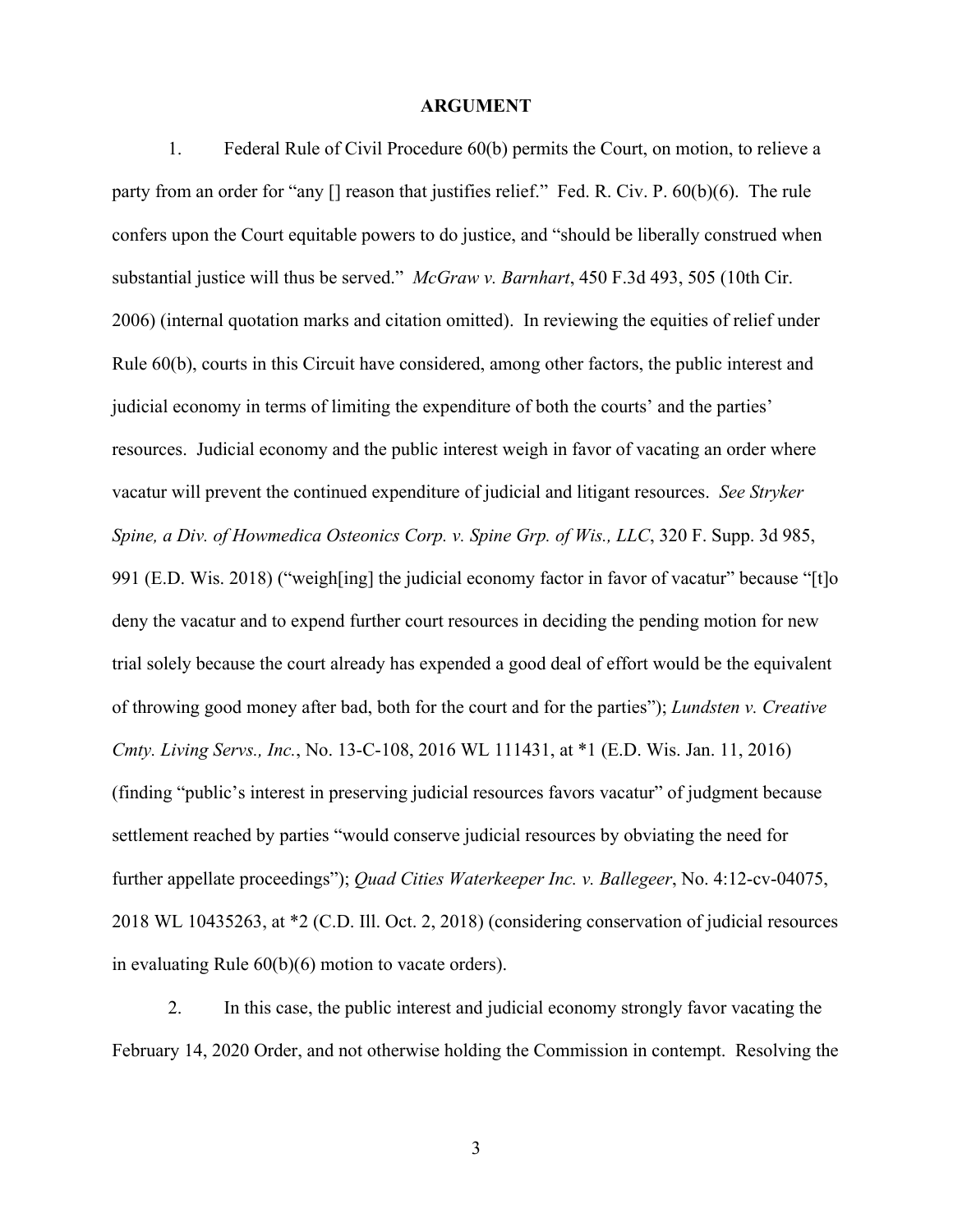Contempt Motion without further litigation will prevent the continued expenditure of judicial and litigant resources with no countervailing cost to the public, and therefore substantial justice will be served by an order granting this motion.

3. With respect to the Court's questions at the March 5, 2020 hearing about the prospects for appeal, vacating the Contempt Order and denying the Contempt Motion as moot (and not otherwise holding the Commission in contempt) would virtually eliminate the possibility of appellate proceedings, which would further serve judicial economy and the public interest in finality.

4. We understand that the Court believes it is important to publish an opinion with respect to the Contempt Motion and related matters. The Court could still do so, even if it vacates the February 14, 2020 Order and denies the Contempt Motion as moot, and does not otherwise hold the Commission in contempt.

5. We appreciate the Court's statements at the March 5, 2020 hearing that the remaining contempt issues pertain only to the CFTC as a "collective entity," and that the agency's attorneys "conducted themselves well." (3/5/2020 Tr. at 22.) In light of that understanding, we respectfully request that when the Court issues its opinion, it refrain out of fairness from using the names of individuals.

6. We believe that to refrain from naming individuals would be consistent with the Seventh Circuit's instructions for resolving the Contempt Motion. The Court of Appeals explained in its opinion that "the propriety of the Commission's official deeds depends on those deeds, plus the administrative record (if any)."\* *In re Commodity Futures Trading Comm'n*, 941 F.3d 869, 873 (7th Cir. 2019). It is irrelevant whether or not any individual acted in good or bad

 $\overline{a}$ 

<sup>\*</sup> There is no administrative record in this instance.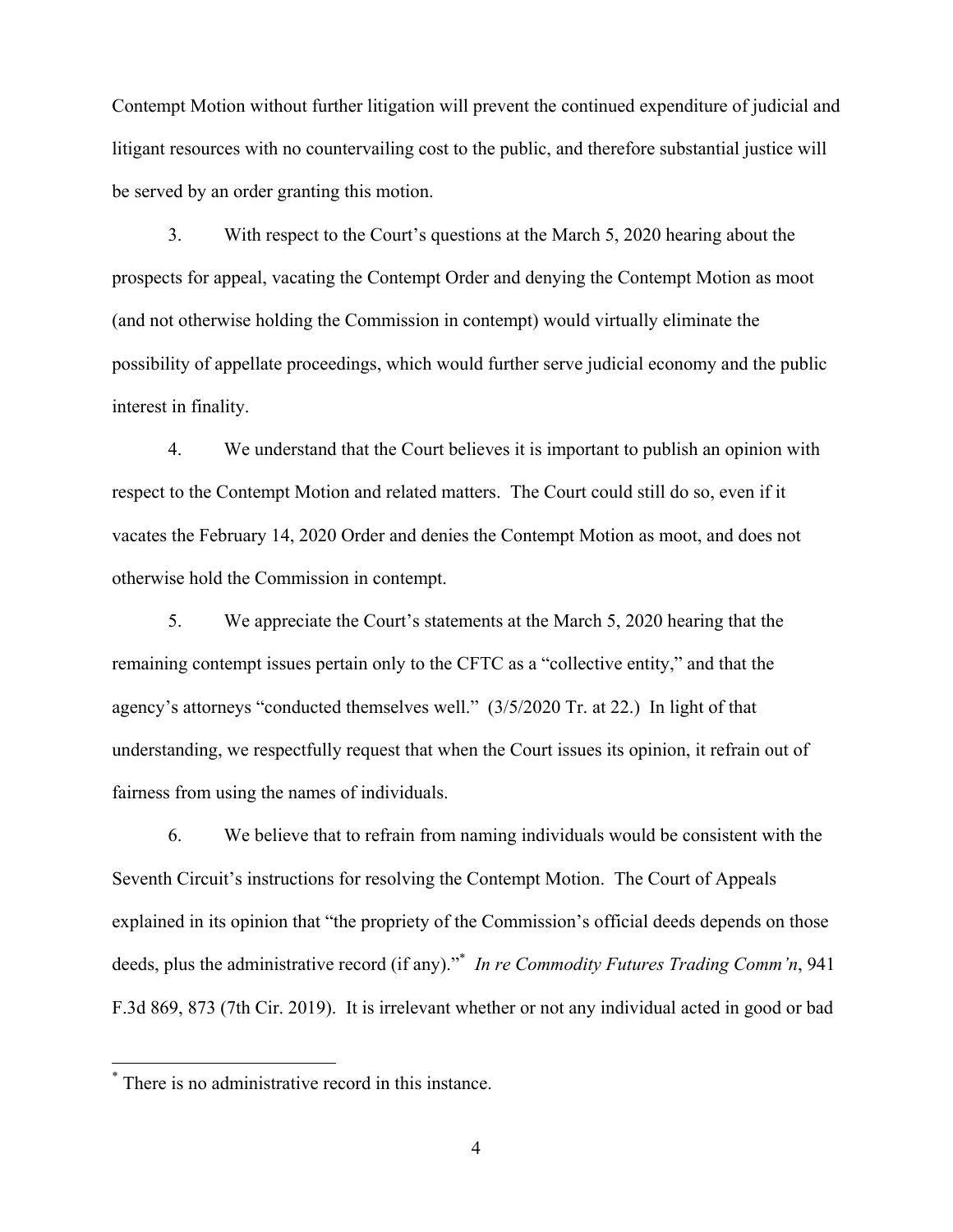faith. *Id*. at 873 (noting that the test for civil contempt is "objective" and does not depend on what "any of its members or employees thought or planned"). The Court held that accordingly "there is neither need nor justification for testimony by the Chairman, any Commissioners, or any members of the agency's staff," and it "direct[ed] the district court to withdraw its demand that these persons appear in court for questioning" and "desist from any effort to . . . look behind the Commission's public statements and the administrative record." *Id.* at 873-74.

7. In that context, and as discussed at the March 5, 2020 hearing, it is the CFTC's position that the Court should not make findings based on one party's contentions of fact that have not been tested, solely because the Seventh Circuit held that they were irrelevant and ordered the inquiry to cease. *See id*. at 873. The only issues now before the Court on Defendants' Contempt Motion are whether the text of four specific statements by the Commission violate the language of the Court's original consent order. *Id.* at 874. However, at the very least, to name individuals in a published recitation of these untested facts would disserve the interests of justice.

Wherefore the CFTC respectfully moves that the Court vacate its February 14, 2020 Order granting in part the Contempt Motion, deny that motion as moot, and decline to otherwise hold the Commission in contempt. Regardless of whether the Court grants that relief, the CFTC respectfully requests that the Court refrain from naming individuals in its published opinion.

5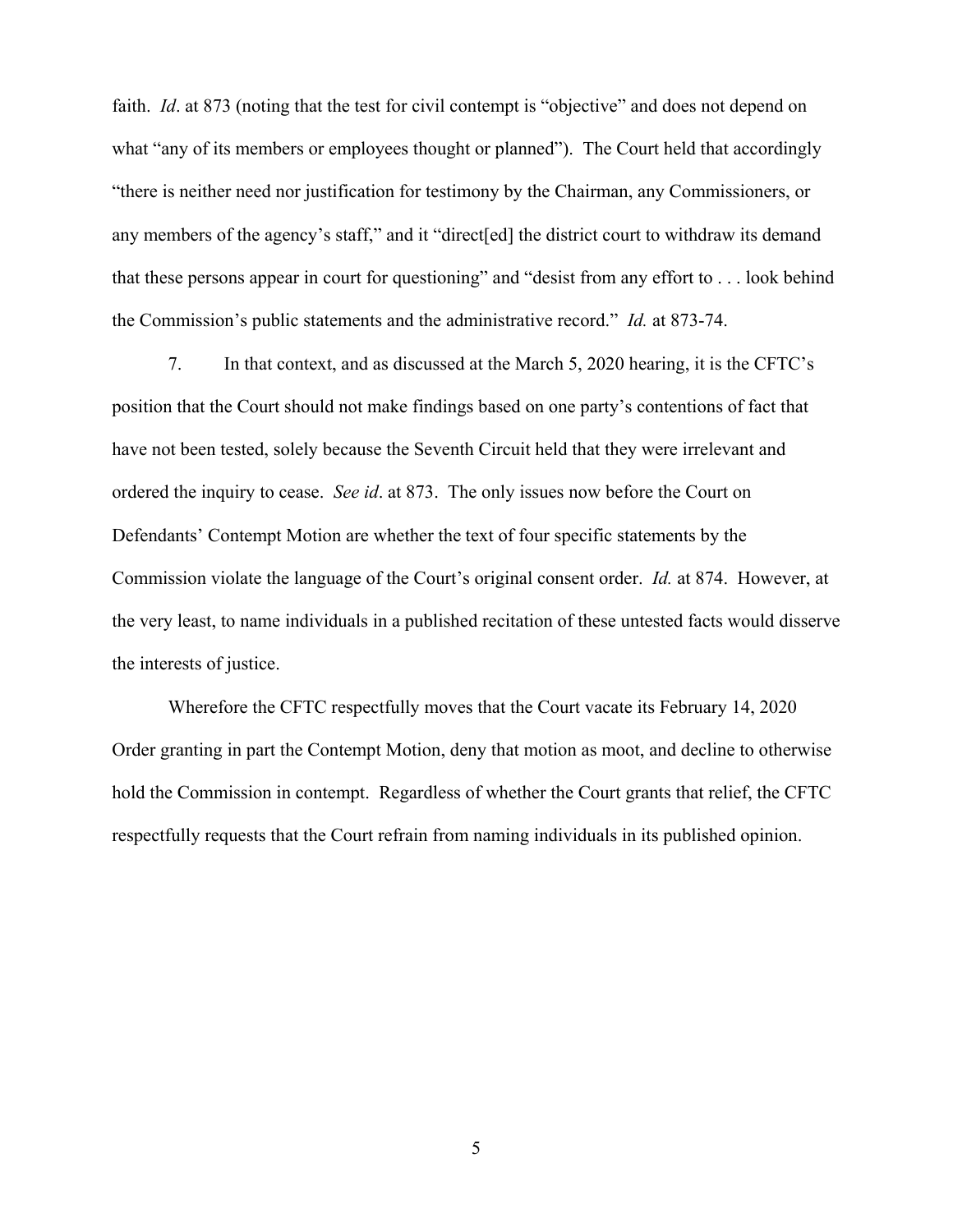Date: March 11, 2020 Respectfully submitted,

*/s/Robert A. Schwartz*  Daniel J. Davis  *General Counsel*  Robert A. Schwartz  *Deputy General Counsel*  Martin B. White  *Assistant General Counsel*  Alex T. Case  *Assistant General Counsel* Raagnee Beri  *Assistant General Counsel* 

U.S. Commodity Futures Trading Commission 3 Lafayette Centre 1155 21st Street, N.W. Washington, D.C. 20581 (202) 418-5649